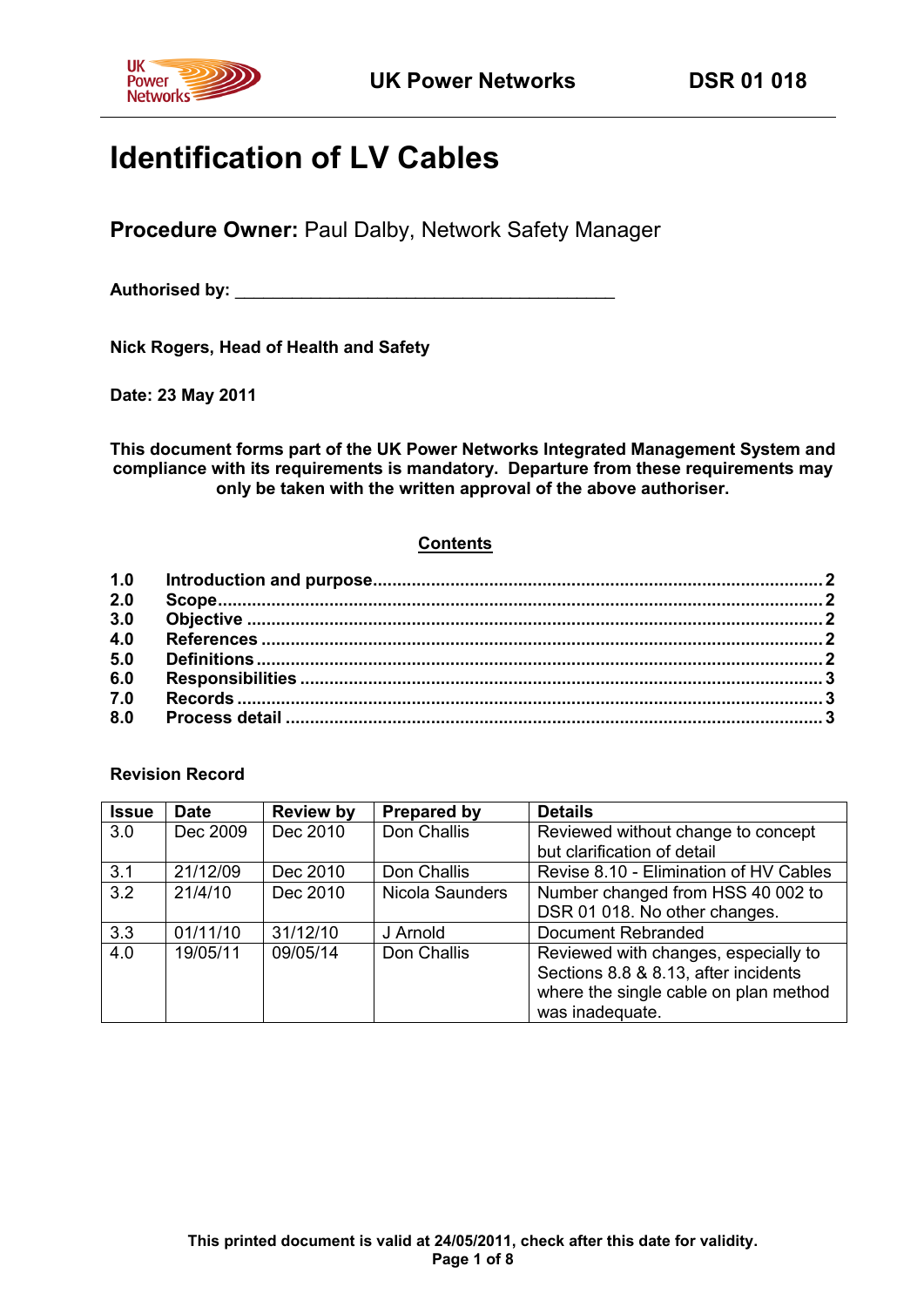



#### **1.0 Introduction and purpose**

There is a significant risk of opening a high voltage cable in error during low voltage jointing work. As any high voltage cable is likely to be live there is a high risk of injury from electric shock or burns.

Cable manufacturers have used the same construction for both LV and HV cables and the voltage of a cable cannot be identified from the type of armour.

Cable records are often unclear or inaccurate.

This procedure describes how to positively identify low voltage cables before they are opened. This positive identification will significantly reduce the probability of opening a live HV cable.

It does not attempt to reduce the severity of any injuries that may happen if a live HV cable is opened. Jointers are expected to open cables with care and to follow the jointing procedures, including using appropriate PPE.

#### <span id="page-1-0"></span>**2.0 Scope**

- The procedure applies to any person working on any network owned or operated by UK Power Networks.
- The procedure applies to all work where it is intended to remove the cable sheath and expose the insulation on a low voltage cable that has not been proved dead at the point of work.
- Excavation around all cables and additional precautions when working near defective cables is covered in DSR 01 014.

#### <span id="page-1-1"></span>**3.0 Objective**

To reduce the probability of opening live HV cables.

#### <span id="page-1-2"></span>**4.0 References**

National Distribution Safety Rules

Cable Jointing Manual

| DSR 01 014  | Excavating near electricity cables                                      |
|-------------|-------------------------------------------------------------------------|
| COP 00 005  | Putting People to Work within Network Operations                        |
| HSS 40 045  | Basic Requirements for Live working on LV Apparatus                     |
| GTRA JLV-03 | LV Jointing (including cable identification, stripping and preparation) |

#### <span id="page-1-3"></span>**5.0 Definitions**

Positive identification

Identification using one or more of the methods detailed in this procedure.

#### Exposed cable

For the purposes of this procedure a cable is exposed when any identification instrument can be moved around the whole circumference of the cable being tested and along the cable a sufficient distance to detect the lay of the cores.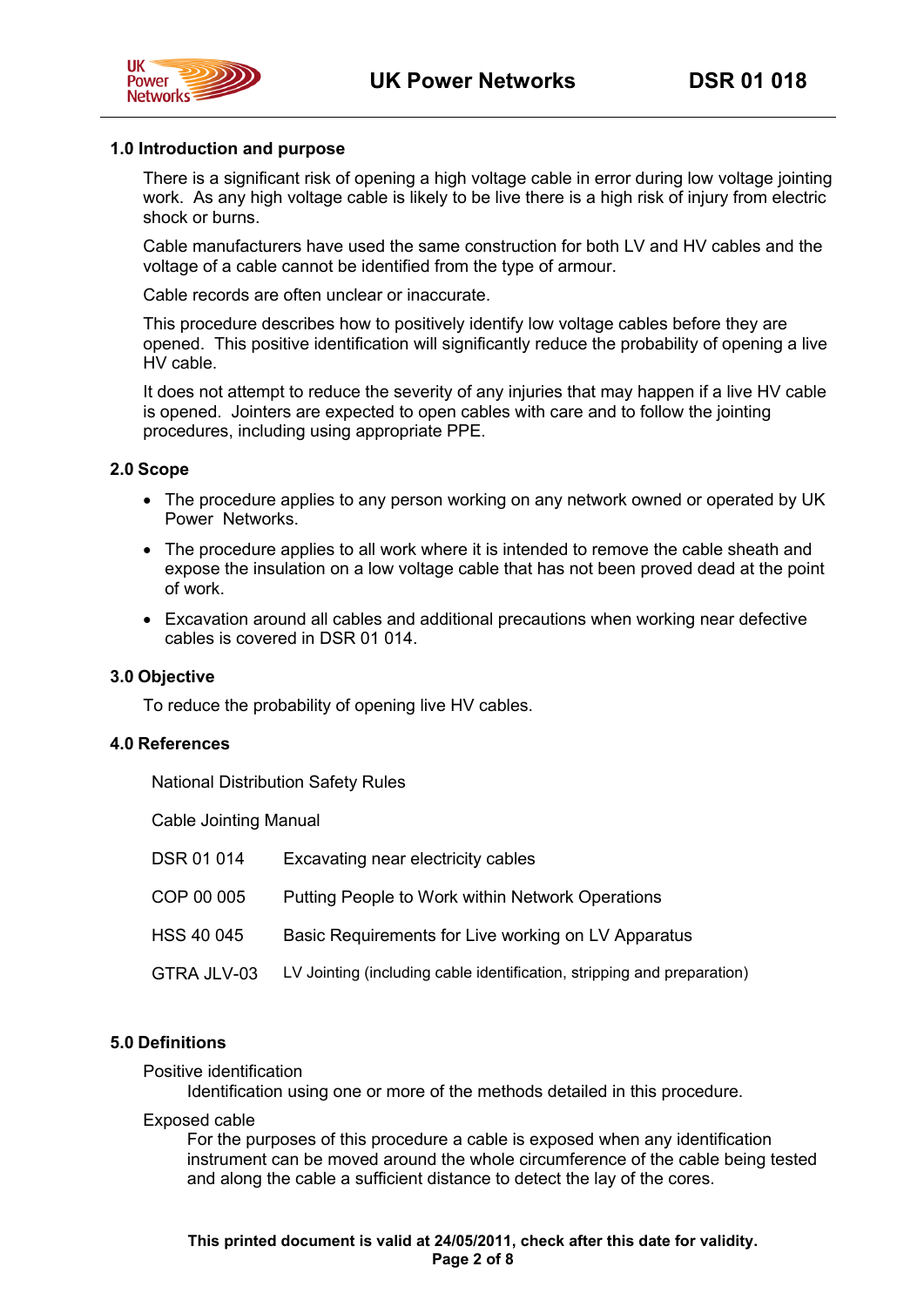#### Cable Identification marker tape

A sticky back silver foil tape that wraps around the cable and is then stuck together at the ends. It states on the tape that "This cable has been identified as an LV cable". If the two ends are peeled apart, the word "Void" appears on the surface of the tape.

#### Approved signal device

A device that will inject a signal into a live LV cable and is suitable for cable identification.

#### <span id="page-2-0"></span>**6.0 Responsibilities**

#### Work issuer

The person who issues the work has the responsibility to ensure that all relevant plans and information are given to the person in charge of the work on site. This must include checking for EHV and other cables and arranging for plans of these cables to be provided.

Person in charge of work on site

This person has the responsibility to ensure that the cable is positively identified before the insulation is exposed

#### <span id="page-2-1"></span>**7.0 Records**

A record of the method of identification used shall be kept in the job file.

#### <span id="page-2-2"></span>**8.0 Process detail**

#### **8.1 For planned work LV cable identification shall start at the design stage.**

Designers must produce details of how an LV cable is going to be identified in line with one of the four approved methods detailed in this procedure. This information must be passed to the delivery team.

#### **8.2 Task Instructions, Cable Plans and Records**

- Anybody carrying out planned jointing work should have a written task instruction.
- Each task instruction shall:
	- State which approved method of LV cable identification is to be used
	- Include adequate plans to 1:500 scale, or of a similar level of detail. These plans should include all cables, irrespective of voltage, that are recorded to be in the work area, together with associated sections.
	- Include relevant LV schematic diagrams showing source supply points, open points and stop ends.
	- Include all other relevant information such as plans of any power cables that do not belong to UK Power Networks but are known to be in the work area.

### **8.3 Cable Avoidance Tools**

- Cable Avoidance Tools (CATs) shall **not** be used to identify cables. They can only be used to locate cables in conjunction with cable plans and records.
- Operatives should always "sweep" the area of work with a CAT to confirm that all cables at the work location have been exposed in the joint hole. Where possible this sweep should extend at least 2 metres either side of the centre line of the joint hole.

**This printed document is valid at 24/05/2011, check after this date for validity. Page 3 of 8**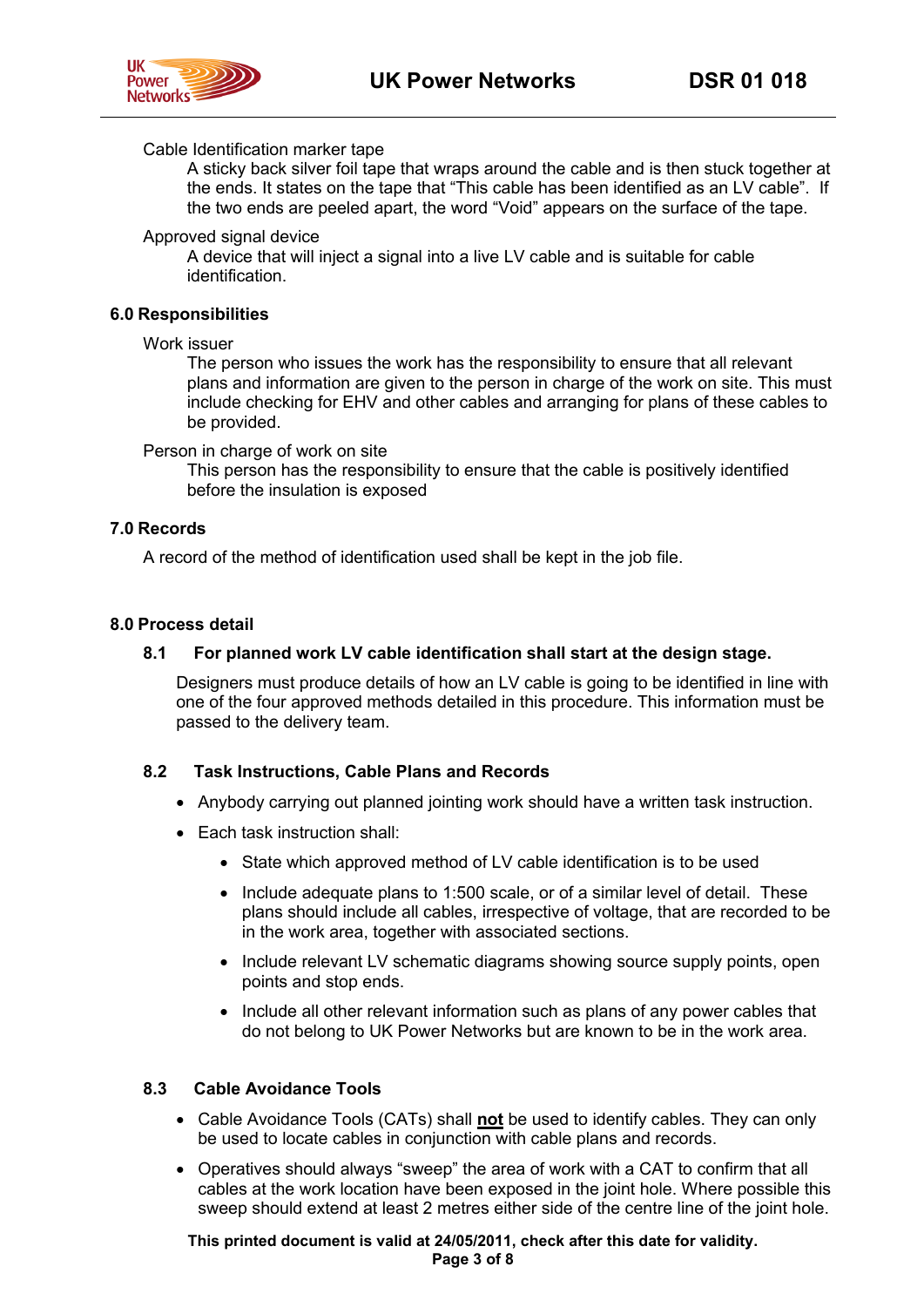

### **8.4 Cable Identification Methods**

There are only four approved methods of identifying an LV cable. One or more of these methods shall be used to positively identify the cable before starting work on it:

- Positive electrical identification using an approved signal device (See 8.5)
- 600V/1000V Plastic embossed outer sheath of a cable (See 8.6)
- Locating a service joint on the required LV mains cable (See 8.7)
- Single cable in the vicinity (See 8.8)

#### **8.5 Positive electrical Identification using an approved signal device**

- The signal transmitter should be connected between two phases of the cable to be tested. This is to avoid signals in the neutral and earth that could transfer to the sheath or armour of adjacent HV cables.
- If there is more than one cable in the vicinity then all cables must be exposed in the joint hole. The signal detection/listening device should be applied to each cable in turn. A number of errors have occurred when it is thought that there is a good signal but it is subsequently found that there is a stronger signal in another cable.
- The cable detector should be moved along each cable to detect the lay of the cores. There is a risk of error if the detector is only moved around the cable under test. A rise and fall may be detected which is actually due to the change in the distance from a nearby cable.
- When the correct cable has been identified the cable should be marked using cable identification marker tape, which may be signed and dated. All other cables should be checked to ensure no old markers are present.
- When using a Grumbler it may be necessary to remove steel tape armour where the armour shields the signal from the detector. Careful removal of the tape armours is permitted.

### **Error! Objects cannot be created from editing field codes.**

If the LV cable to be worked upon finishes at a stop end there may not be a suitable point to connect the transmitter beyond the point where it is hoped to confirm identification. If there is no suitable link box or three phase cut-out then the transmitter can be connected by opening the same LV cable at a convenient point beyond the work location. This point must have been proven to be on an LV cable by one of the other approved identification methods.

The identified LV cable should be opened using approved practices. The crocodile clips on the ends of the signalling device leads can then be applied to two phase conductors. Two cores must not be exposed at the same time and as soon as one crocodile clip is connected to the conductor, it must be insulated using a joint connector insulating patch.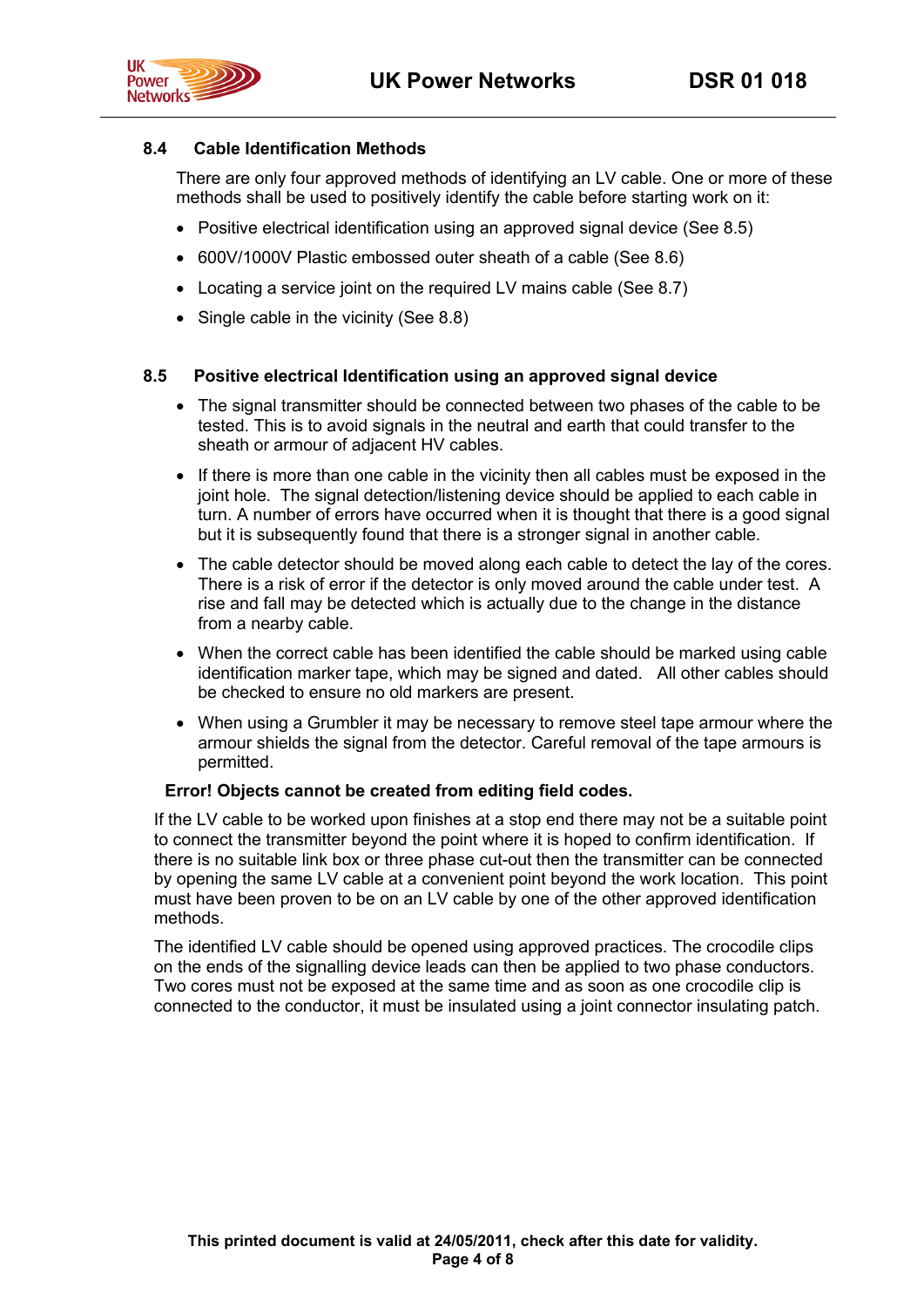



# **8.6 600/1000V Plastic embossed outer sheath of a cable**

If an LV cable has a black plastic embossed outer sheath which has the embossing 600/1000V clearly visible on the sheath, this can be used as positive identification. Care must be taken to ensure that the embossing states 600/1000V as EHV cables can have black plastic embossed outer sheaths.

When the required cable has been positively identified by this method it is not necessary to expose other cables for identification.

#### **8.7 Digging back and locating a service joint on the LV mains cable**

If a signal device or embossed markings cannot be used for identification, the LV cable to be worked upon must be exposed along its length until a service joint is exposed. To be positively identified as a service joint the service cable exiting the joint shall be exposed and clearly seen as going from the joint to either a house boundary or to street furniture.

Careful examination of the cable plans must also be undertaken to ensure that no small section HV cables are present in the area.

Exposure of an LV plastic joint mould is not positive identification because LV joint moulds have been used to repair HV cable sheaths.

The cable between the identified service joint and the point of work must be fully exposed such that a running noose may be pulled between the two points.

Excavation for cable identification can stop when the required cable has been positively identified by this method.

If there is any doubt whether the found joint is an LV joint then seek advice.

#### **8.8 Single cable in the vicinity**

This method shall only be used where there can be no doubt that the exposed cable is actually a low voltage cable.

**This printed document is valid at 24/05/2011, check after this date for validity.**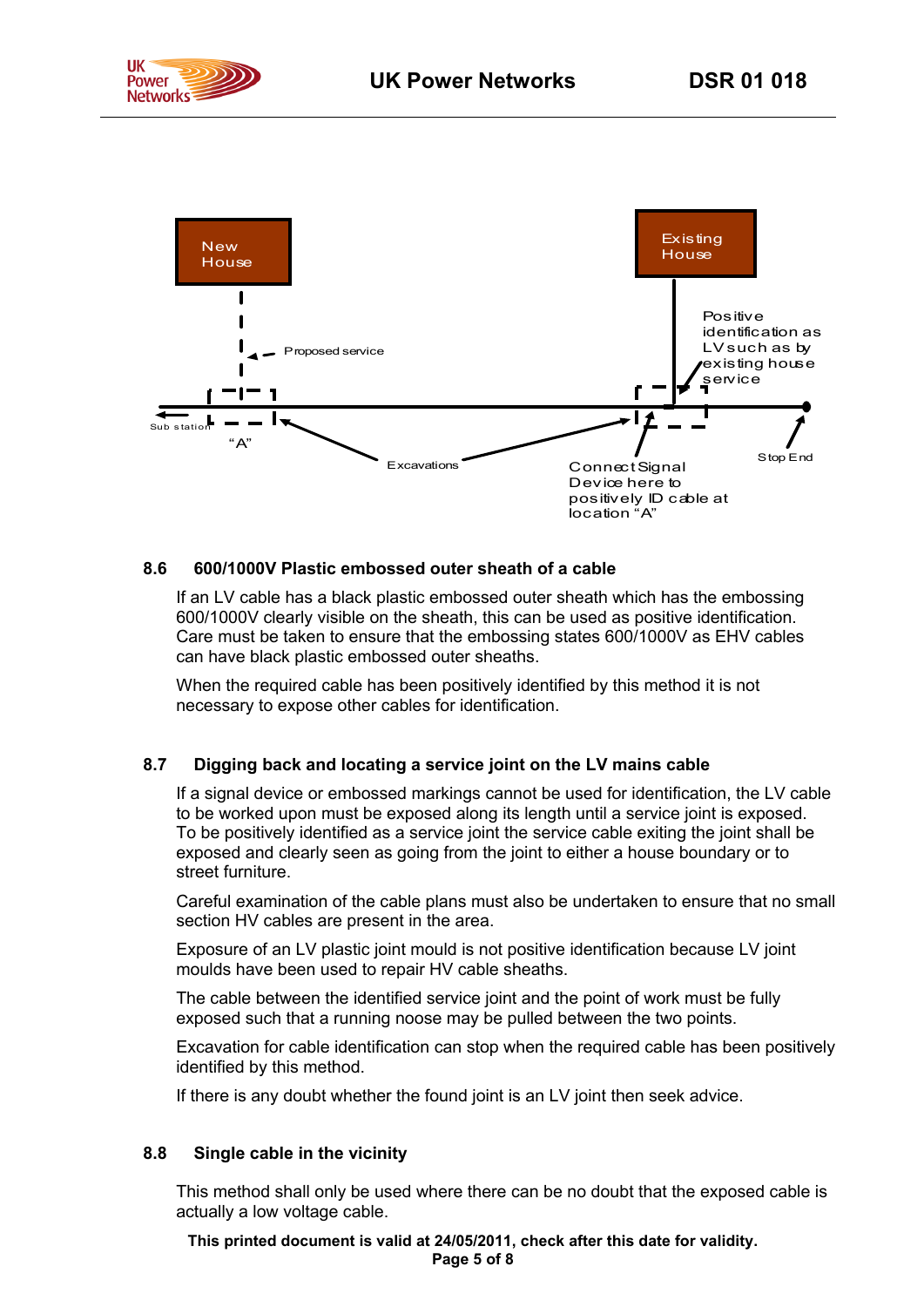

One example is a rural area where the high voltage system is completely overhead and it is known that the only underground cables are low voltage. Another example would be a housing estate with only low voltage cables and where any HV cables are known to be well away from and in a different road to the proposed work.

Due to the possibility of errors in plans it shall not apply where a high voltage cable is shown to be running down the other side of the road to the proposed LV opening.

It is important that full plans are available as it would be misleading if LV only plans are provided.

#### **A cable may be positively identified as a LV cable if all of the following apply:**

- Complete cable plans and sections only show one cable in the vicinity
- the plans clearly show this to be an LV cable
- there are no other cables exposed in the excavation
- a thorough "CAT sweep" of the work area has revealed no other cables
- the excavated cable is in the position and depth indicated on the plan

When using this method of LV cable identification, plans showing the source substation HV cable routes must be available on site. Relevant plans of EHV cables and of any other power cables including, where known, those not belonging to UK Power Networks must also be made available to the operative.

If any other cables not on the plans are exposed, or the plans show an abandoned cable, one of the other methods of identification must be adopted.

#### **8.9 Escalation Process**

If any person is unable to positively identify an LV cable, for whatever reason, the operative must stop work immediately and contact a suitably qualified, competent and experienced person to confirm positive identification.

#### **8.10 Elimination of HV cables**

If none of the approved methods above can be used to positively identify the LV cable, all adjacent HV cables must be switched out and positively identified to eliminate them. Because of the risk of unrecorded cables, or cables not owned by UK Power Networks, this does not positively identify any remaining cables as being LV. However in some circumstances it may be considered an appropriate method of reducing the risk of opening an HV cable.

# **8.11 Spiking LV Cables**

If none of the above options are able to be applied, and a cable cannot be positively identified as LV, the only option left is for all of the cables to be de-energised and to spike the cable to be worked on. Control must be informed immediately before and after the cable is spiked.

#### **8.12 Precautions When Stripping Cable (Indicators)**

Having positively identified an LV cable there are other indications that may give a degree of confidence or alarm. It is recommended that even though the cable will have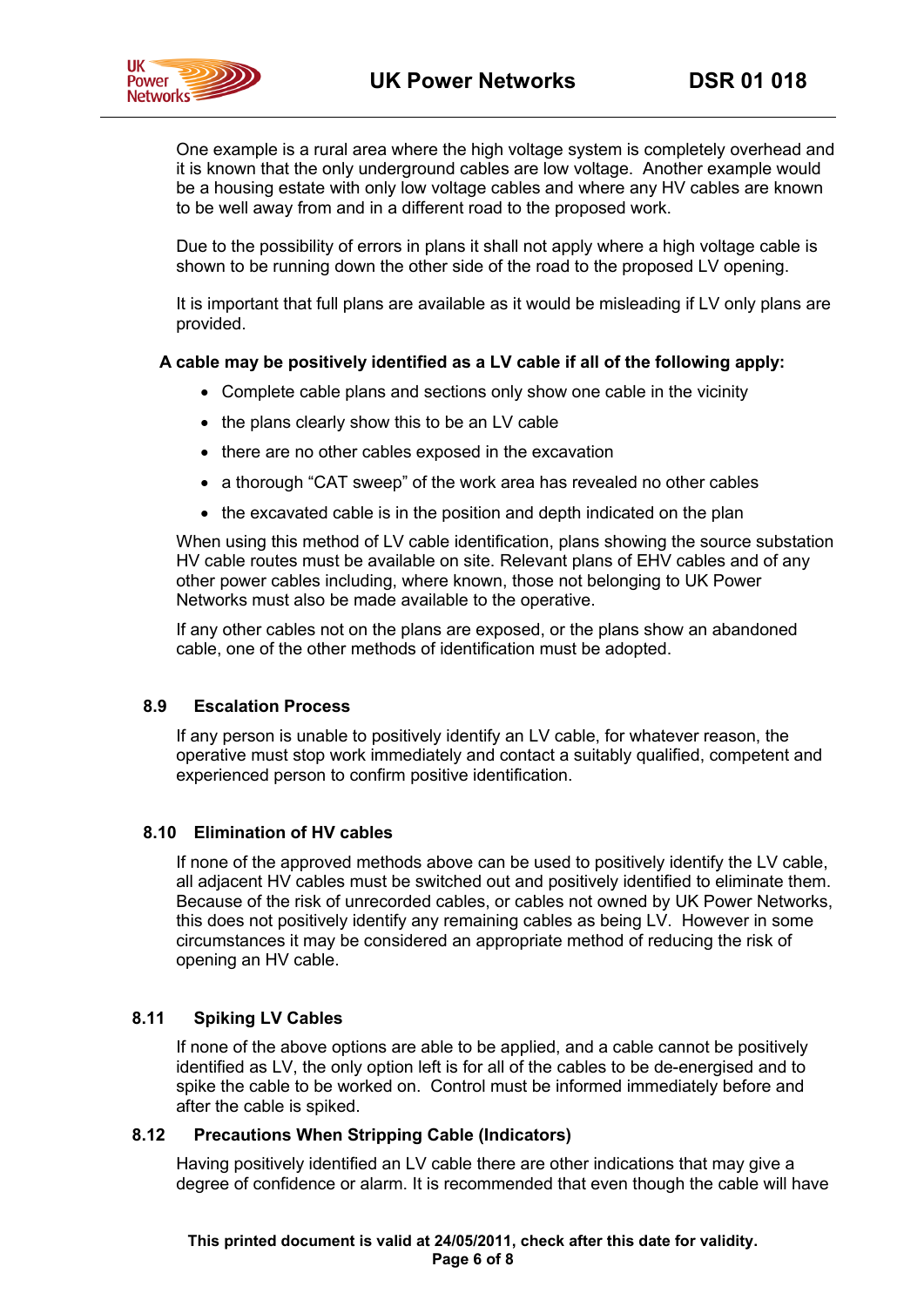

been positively identified a jointer should always look for the following indicators during the cable stripping process:

- Underneath the outer Hessian or lead sheath there is sometimes a marker ribbon that states whether the cable is LV or HV. This is not present on all cables.
- Having removed the lead sheath, the jointer should always check the amount of layers of belt papers that are removed. LV cables normally have between 7 and 10 layers, HV have 20 to 30 layers.
- Having removed the belt papers, count the number of cores. Are you expecting 3 cores? Are there 3 core LV cables or 4 or 5 core HV cables in the area?
- The above are only indications and are not to be used as positive identification. If you find that a cable has an indicator that is something you are not expecting, stop work and seek advise/further clarification.